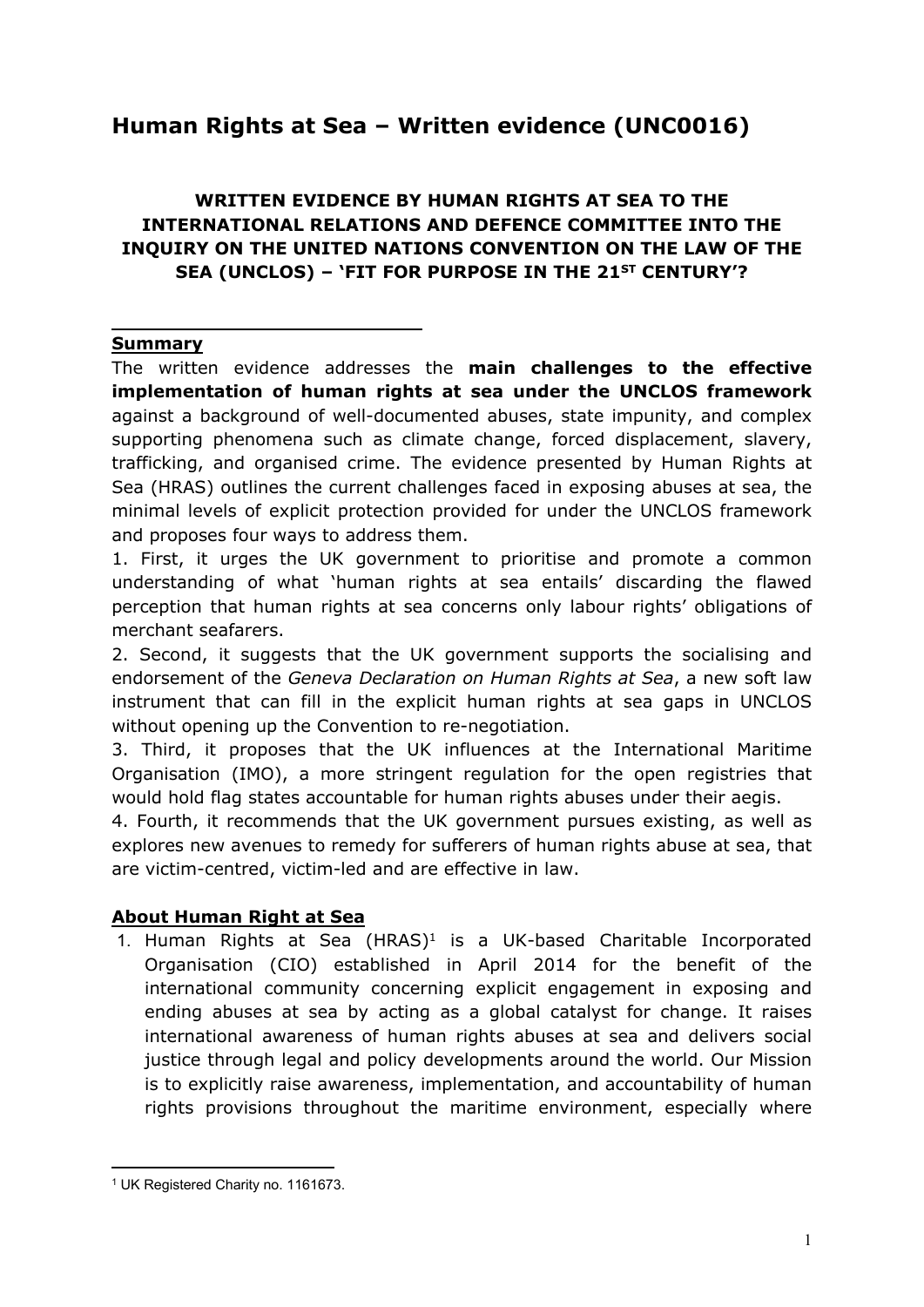they are currently absent, ignored or being abuse. Our founding principle is that '*human rights apply at sea, as they do on land'*.

2. This submission responds to the following questions as outlined in the Inquiry's terms of reference. Our written evidence addresses the contemporary challenge of ensuring and protecting human rights at sea under the UNCLOS framework.

## **Q. In light of the challenges UNCLOS faces, is it still fit for purpose? Can or should UNCLOS be renegotiated to better address these challenges?**

- 3. It is well acknowledged by international law of the sea experts<sup>2</sup> and civil society<sup>3</sup> that UNCLOS has a distinct gap in relation to explicitly and comprehensively dealing with human rights' protections at sea. Despite its detailed regulation on maritime delimitation and states' jurisdictional competencies within the various maritime zones, $4$  as well as general guidance on how to use the oceans' natural resources in accordance with the principle of common heritage of mankind,<sup>5</sup> UNCLOS says little, if anything, on the application of compliance and rights holders' protections of their fundamental human rights at sea.
- 4. In general, UNCLOS is premised on the two Grotian principles of the freedom of navigation on the high seas and the exclusive jurisdiction of the flag state.<sup>6</sup> This is not to say that the Convention has failed, or that it has become irrelevant. UNCLOS is better understood as a 'framework general convention',<sup>7</sup> setting the general rules and principles surrounding the use of the seas. It must also be seen as a product of its time, an instrument that could not have foreseen most of the contemporary human rights challenges we face in today's maritime environment.
- 5. Academics have been writing on the topic of human rights and the law of the sea as early as 2010.<sup>8</sup> In 2014, Human Rights at Sea was the first civil

<sup>2</sup> Papanicolopulu, *International Law and the Protection of People at Sea* (Oxford University Press 2018), Haines, 'Developing Human Rights at Sea', 2021 35 (1) Ocean Yearbook,18-51. Prof. Sir Malcom Evans Oral Evidence to the International Relations and Defence Committee, Wednesday 20 October 2021, available at <https://parliamentlive.tv/event/index/778f1185-6771-4133-9943-9300e4355ac6>, Dr Sofia Galani and Prof. Natalie

Klein Oral Evidence to the International Relations and Defence Committee, Wednesday 3 November 2021, available at <https://parliamentlive.tv/event/index/731c1a6a-c96f-400c-9872-f1818c926513>

<sup>3</sup> Human Rights at Sea written and oral advocacy since April 2014, https://www.humanrightsatsea.org.

<sup>4</sup> UNCLOS Part II – Part X.

<sup>5</sup> UNCLOS Part XI – XV.

<sup>6</sup> UNCLOS Articles 87, 90, 91 94.

<sup>7</sup> Treves, 'Human Rights and the Law of the Sea' (2010) 28 (1) Berkeley Journal of International Law. 1 (2010) available at

<https://oceanfdn.org/sites/default/files/Human%20Rights%20and%20the%20Law%20of%20the%20Sea.pdf>

<sup>8</sup> Indicatively only, Treves (above footnote 7), Petrig, *Human Rights and Law Enforcement at Sea* (Brill 2014), Geiss & Petrig, *Piracy and Armed Robbery at Sea: The Legal Framework for Counter-Piracy Operations in Somalia and the Gulf of Aden* (Oxford University Press 2011), Petrig & Hammond 'Deprivation of Liberty at Sea'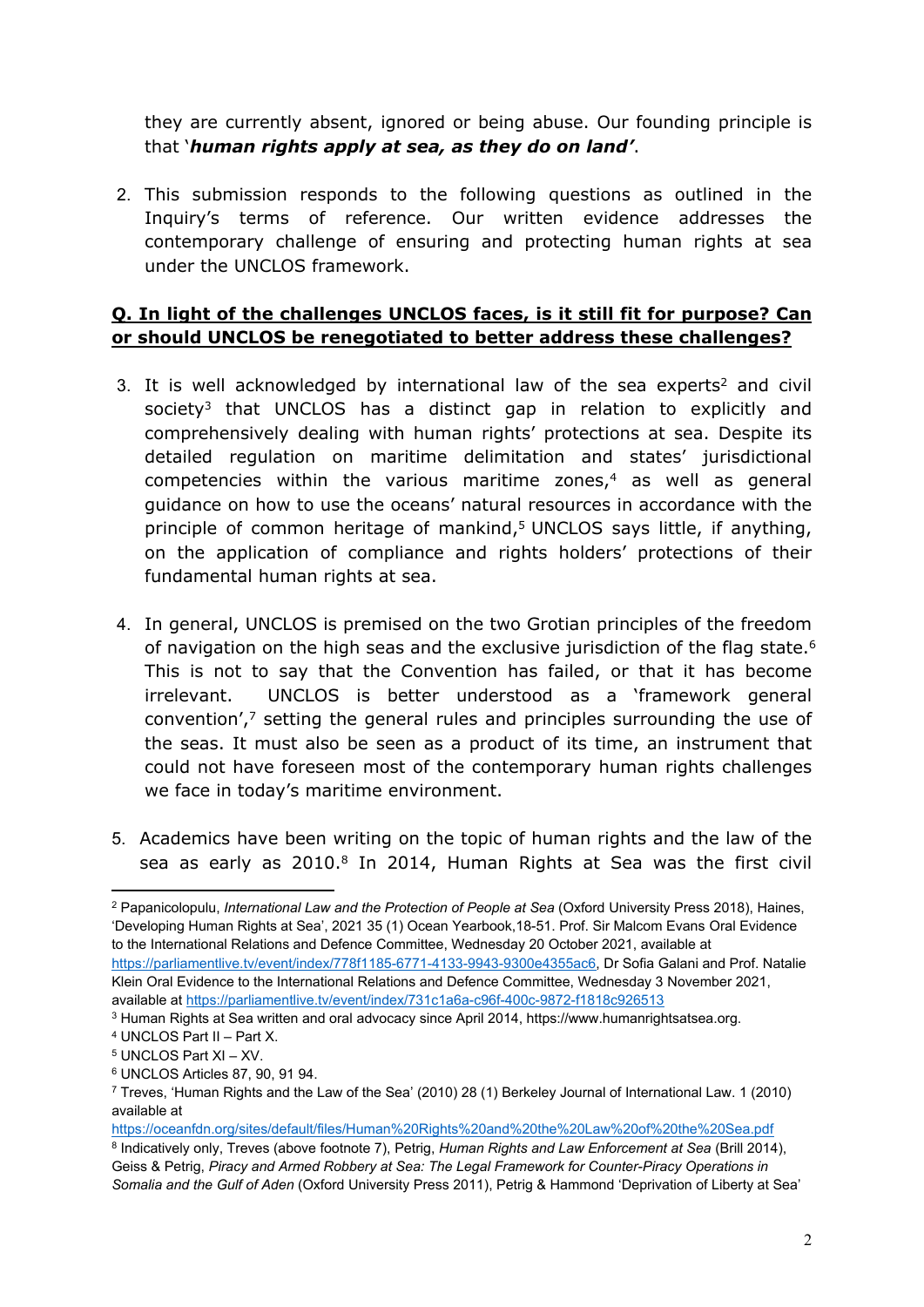society organisation to be specifically established with an explicit mandate to raise awareness on human rights abuses at sea. Its role is to unambiguously profile and evidence abuses towards rights' holders working at sea for the justification to significantly improve compliance with human rights law at sea. Further, it seeks innovative routes to effective remedy that are victim-led.

- 6. It can be said that 'human rights at sea' is a relatively recent narrative in the long history of UNCLOS that has however entered maritime and human rights related policy agendas at UN, regional and national levels. This Inquiry is one such example. The greatest acknowledgement of the interdependence of lives and livelihoods at sea with the international law of the sea was this year's UN World Oceans Day theme that brought people and human rights to the centre of ocean governance.<sup>9</sup>
- 7. So long as UNCLOS says more about protecting the fish and the ocean's resources than protecting people, there will always be a gap concerning human rights protection at sea.<sup>10</sup> Having said this, UNCLOS should not be opened to re-negotiation. Firstly, such a multilateral process is unrealistic in the current political climate. Secondly, a re-negotiation of UNCLOS would not yield the desirable outcomes in incorporating the explicit application of human rights law provisions at sea. For historical context, the international conferences on the law of the sea lasted nine years before UNCLOS was concluded.<sup>11</sup> A process of renegotiation could even jeopardise what is currently in the Convention.
- 8. A change and reasoned update is however now necessary to the current fragmented 'out of sight, out of mind' approach to protecting human rights at sea, and which will create a single international rule-based regime. This point will be covered at the end of the submission.

# **Q. What are the main challenges to the effective implementation of human rights at sea under the UNCLOS framework in 2021?**

9. The effective implementation of UNCLOS is set against three major challenges, one conceptual and two legal. (1) The conceptual challenge on the absence of a shared and common international understanding of what 'human rights at sea' is; (2) the legal challenge in relation to the fragmented nature of international law and the absence of a dedicated legal regime that

[https://www.un.org/depts/los/convention\\_agreements/convention\\_historical\\_perspective.htm](https://www.un.org/depts/los/convention_agreements/convention_historical_perspective.htm)

MARSAFENET COST Action IS1105 - Human Rights at Sea, Evans & Galani 'Piracy and the Development of International Law' in Koutrakos, P. & Skordas, A. (eds.). *The Law and Practice of Piracy* (Oxford: Hart Publishing 2015), Papanicolopulu, International Law and the Protection of People at Sea (Oxford University Press 2018). <sup>9</sup> [https://unworldoceansday.org](https://unworldoceansday.org/)

<sup>&</sup>lt;sup>10</sup> Prof. Sir Malcom Evans Oral Evidence to the International Relations and Defence Committee, Wednesday 20 October 2021, available at [https://parliamentlive.tv/event/index/778f1185-6771-4133-9943-9300e4355ac6.](https://parliamentlive.tv/event/index/778f1185-6771-4133-9943-9300e4355ac6) <sup>11</sup> The United Nations Convention on the Law of the Sea (A historical perspective),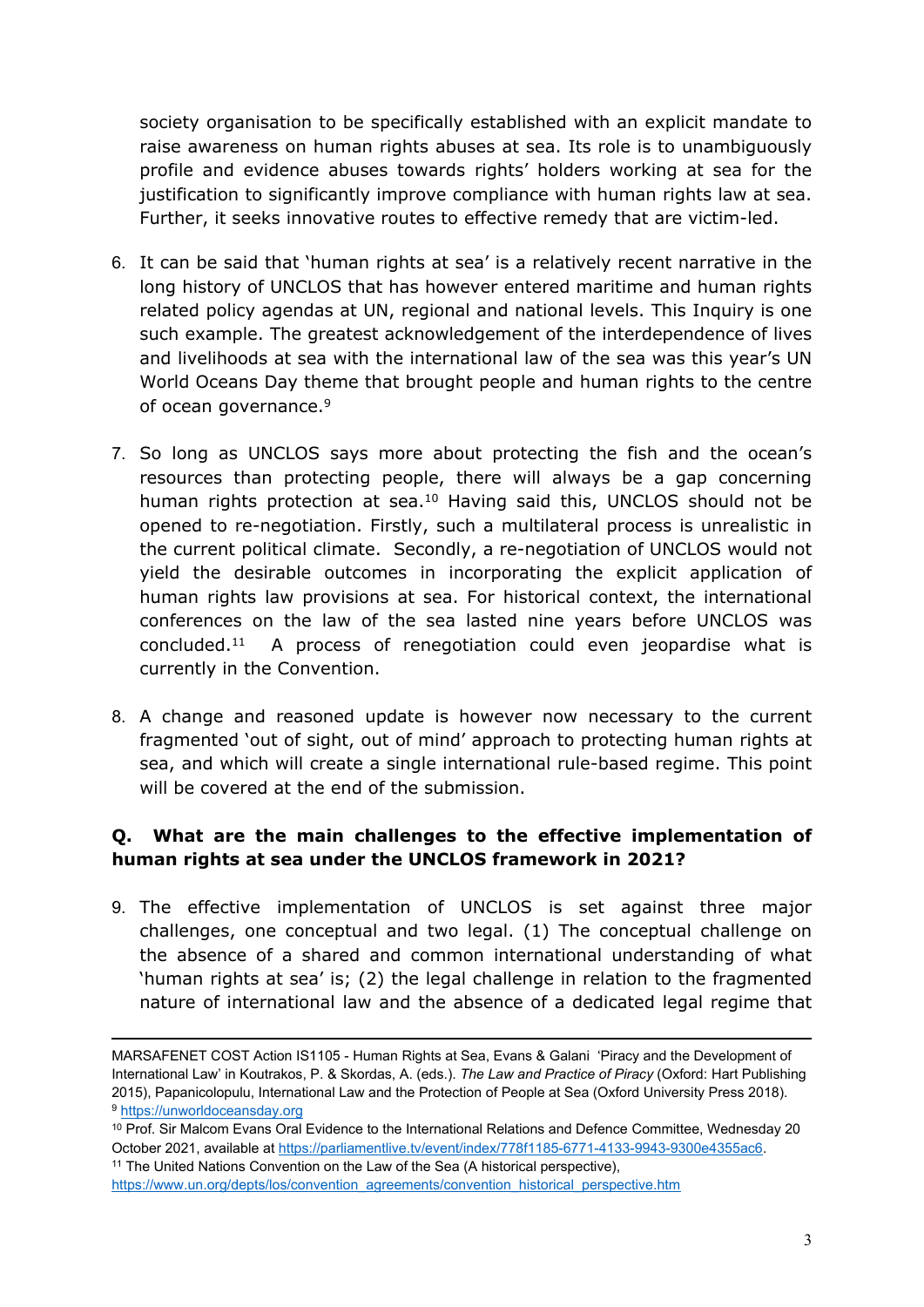unifies international human rights, refugee, labour, and law of the sea provisions;<sup>12</sup> (3) the legal challenge posed by the exclusive jurisdiction of the flag states on the high seas. Compounding this are additional challenges reflected by the often limited or entirely absent ability to enforce against human rights obligations at sea by flag state administration entities. This reflects consistently poor flag state accountability dominantly by open registries (Flags of Convenience) often protected by the corporate veil from commercial accountability, as an effective licensee of the coastal state. This is further compounded by conflicting legal obligations between the commercial flag administration and shipowner, ship manager, insurer and legal contractual requirements for strict confidentiality.<sup>13</sup> This system being one of the single most significant barriers to transparency as to the scale of human, labour and social rights abuses at sea.

- 10. The three challenges are further exacerbated in considering the contemporary narratives that increasingly have people and their fundamental human rights at the centre of UN, state and international public discussion. For example:
	- The slow onset environmental degradation caused by sea level rise, inundation, and shoreline change threatening the very existence of small island developing states (SIDS) with the projected long-term impact to be forced displacement of their permanent population.<sup>14</sup>
	- The challenge of forced displacement and the ever-increasing use of the sea for migratory purposes, including in search of asylum and safe havens from persecution and human rights violations. According to UNHCR,<sup>15</sup> there are 82.4 million forcibly displaced persons. Of those, 26.4 million are refugees many of whom cross the Mediterranean Sea, the Pacific Ocean, the Andaman Sea, and the English Channel fleeing persecution and harm. The duty to render assistance to people in distress at sea under UNCLOS and customary international law,<sup>16</sup> the prohibition of *non-refoulement* under refugee and human rights law, $17$  and the prohibition of

<sup>15</sup> UNHCR Global Trends on Forced Displacement 2020, available at [https://www.unhcr.org/flagship](https://www.unhcr.org/flagship-reports/globaltrends/)[reports/globaltrends/.](https://www.unhcr.org/flagship-reports/globaltrends/)

<sup>&</sup>lt;sup>12</sup> This is the main thesis defended in Papanicolopulu, International Law and the Protection of People at Sea (Oxford University Press 2018).

<sup>13</sup> Haines, 'From mare liberum to mare legitimum', Maritime Foundation, 28 October 2021, available at <https://www.maritimefoundation.uk/publications/maritime-2021/from-mare-liberum-to-mare-legitimum/> <sup>14</sup> L.A., R.F. McLean, J. Agard, L.P. Briguglio, V. Duvat-Magnan, N. Pelesikoti, E. Tompkins, and A. Webb, 2014: Small islands. In: Climate Change 2014: Impacts, Adaptation, and Vulnerability. Part B: Regional Aspects. Contribution of Working Group II to the Fifth Assessment Report of the Intergovernmental Panel on Climate Change, available at [https://www.ipcc.ch/site/assets/uploads/2018/02/WGIIAR5-Chap29\\_FINAL.pdf](https://www.ipcc.ch/site/assets/uploads/2018/02/WGIIAR5-Chap29_FINAL.pdf). "In extreme cases, the remaining territory of affected states may no longer be able to accommodate their population, and such states may disappear entirely from the surface of the earth. When this happens, the population would become permanently displaced to other countries". Kalin 'Conceptualising Climate-Induced Displacement' in McAdam (ed) *Climate Change and Displacement* (Hart Publishing 2010), 81-103.

<sup>16</sup> UNCLOS, Article 98 (1).

<sup>&</sup>lt;sup>17</sup> 1951 Refugee Convention, Article 33(1), International Covenant on Civil and Political Rights, Article 7,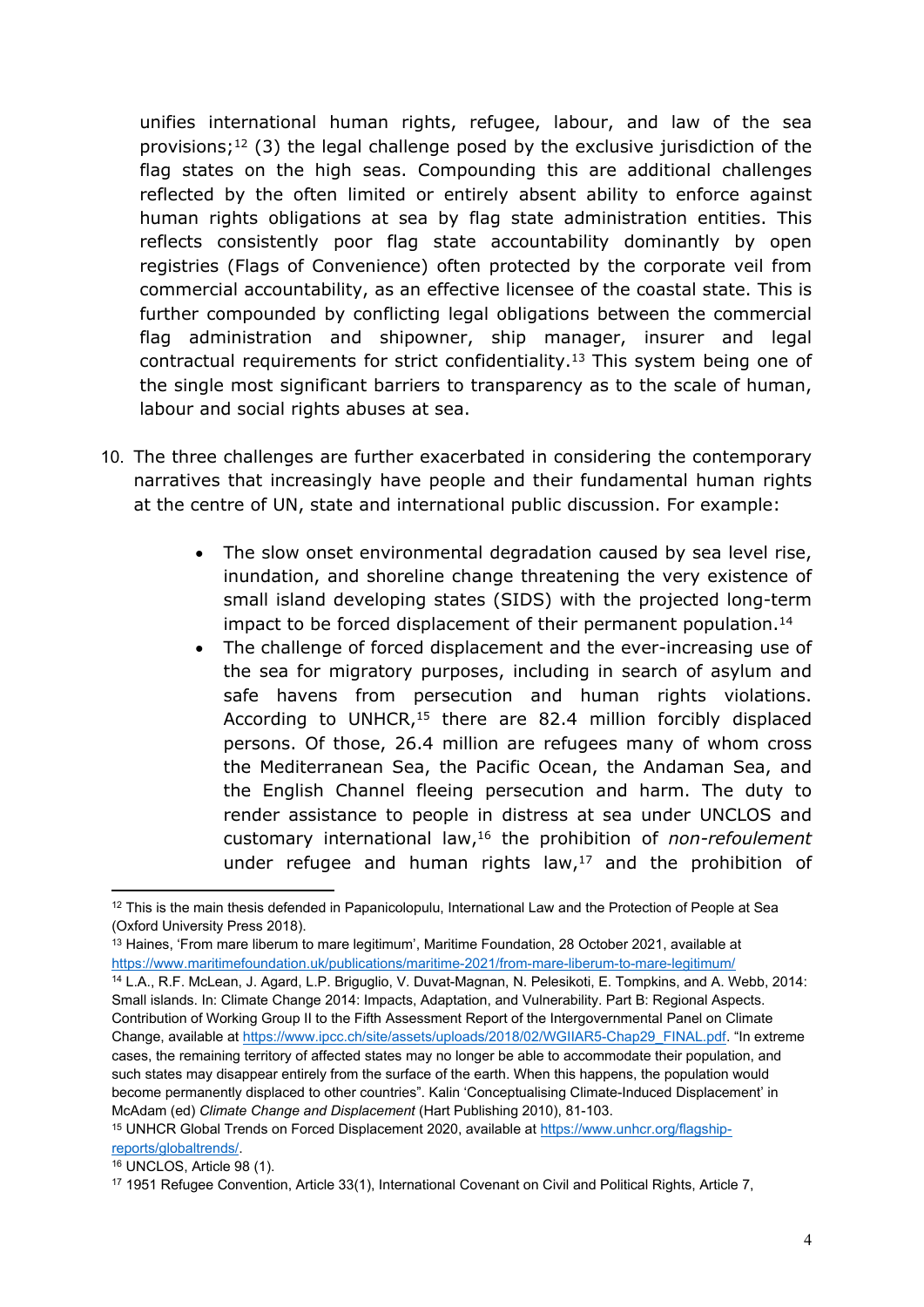collective expulsion<sup>18</sup> all of which trigger human rights' protections at sea.

- Organised maritime crime, including people smuggling, slavery, trafficking, and drug trafficking is a sophisticated and profitable enterprise for criminal gangs operating at transnational level, which constantly challenge transnational law enforcement operations and dated conceptions of jurisdiction.
- 11. Set against the above stated areas of concern, from a civil society perspective Human Rights at Sea has and continues to witness consistent attacks on the human rights of people who live work and transit the sea. This is driven by an absence of access to effective remedy and ever-increasing impunity of violators, be those state or non-state actors who take advantage of protection gaps, lack of UN institution accountability, jurisdictional conflicts, or commercial entities who hide behind the corporate veil. In the past eight years Human Rights at Sea has been witness to some of the most egregious human rights abuses occurring at sea. Those include:
	- **Excessive work conditions**. Merchant seafarers being subjected to substandard working conditions with their physical and mental well-being under constant threat resulting in crew suicides in turn leading to dependants being subject to impoverishing living conditions and long-term debt bondage. The humanitarian crew crisis seeing seafarers working excessively under extended contracts beyond the 11-month legislative maximum and being deprived of their right to be repatriated to their families. The lack of timely access to medical facilities by port state authorities, the failure to repatriate deceased crew, and crew often subject to working conditions which sometimes amounted to forced labour.<sup>19</sup>
	- **Loss of life at sea**. Death is a common occurrence at sea, either in the context of employment<sup>20</sup> or sea crossings.<sup>21</sup> Unexplained deaths also continue such as the case of Third Officer Cristito M. Acosta in 2020.<sup>22</sup> A 23-year-old Indian seafarer ended his life on board a tanker abandoned along with the crew in a UAE port this year.<sup>23</sup>

<sup>19</sup> Ivana Carionni Burnett, OP-ED. Crew Voices: Fearful, Frustrated, Fatigued, Forgotten (June 2020), [https://www.humanrightsatsea.org/2020/06/09/op-ed-crew-voices-fearful-frustrated-fatigued-forgotten/.](https://www.humanrightsatsea.org/2020/06/09/op-ed-crew-voices-fearful-frustrated-fatigued-forgotten/)

<https://www.iom.int/news/deaths-maritime-migration-routes-europe-soar-first-half-2021-iom-brief>

<sup>22</sup> HRAS Case Study, Missing Seafarers and Fishermen Reporting Programme, Third Officer Cristito Acosta (May 2020) [https://www.humanrightsatsea.org/wp-](https://www.humanrightsatsea.org/wp-content/uploads/2020/05/HRAS_MISSING_SEAFARER_MSRP_CRISTITO_ACOSTA_CASE_STUDY_19_MAY_2020_SP_LOCKED.pdf)

Convention Against Torture, Article 3 and European Convention on Human Rights, Article 3.

<sup>18</sup> European Convention on Human Rights, Protocol 4, Article 4.

<sup>&</sup>lt;sup>20</sup> Death of Master, Food and Water Shortages and Failure in State Support leaves Crew Desperate (June 2021) [https://www.humanrightsatsea.org/2021/06/11/death-of-master-food-and-water-shortages-and-failure-in-state](https://www.humanrightsatsea.org/2021/06/11/death-of-master-food-and-water-shortages-and-failure-in-state-support-leaves-crew-desperate/)[support-leaves-crew-desperate/.](https://www.humanrightsatsea.org/2021/06/11/death-of-master-food-and-water-shortages-and-failure-in-state-support-leaves-crew-desperate/)

<sup>&</sup>lt;sup>21</sup> Deaths on Maritime Migration Routes to Europe Soar in First Half of 2021: IOM Brief,

[content/uploads/2020/05/HRAS\\_MISSING\\_SEAFARER\\_MSRP\\_CRISTITO\\_ACOSTA\\_CASE\\_STUDY\\_19\\_MAY](https://www.humanrightsatsea.org/wp-content/uploads/2020/05/HRAS_MISSING_SEAFARER_MSRP_CRISTITO_ACOSTA_CASE_STUDY_19_MAY_2020_SP_LOCKED.pdf) [\\_2020\\_SP\\_LOCKED.pdf](https://www.humanrightsatsea.org/wp-content/uploads/2020/05/HRAS_MISSING_SEAFARER_MSRP_CRISTITO_ACOSTA_CASE_STUDY_19_MAY_2020_SP_LOCKED.pdf)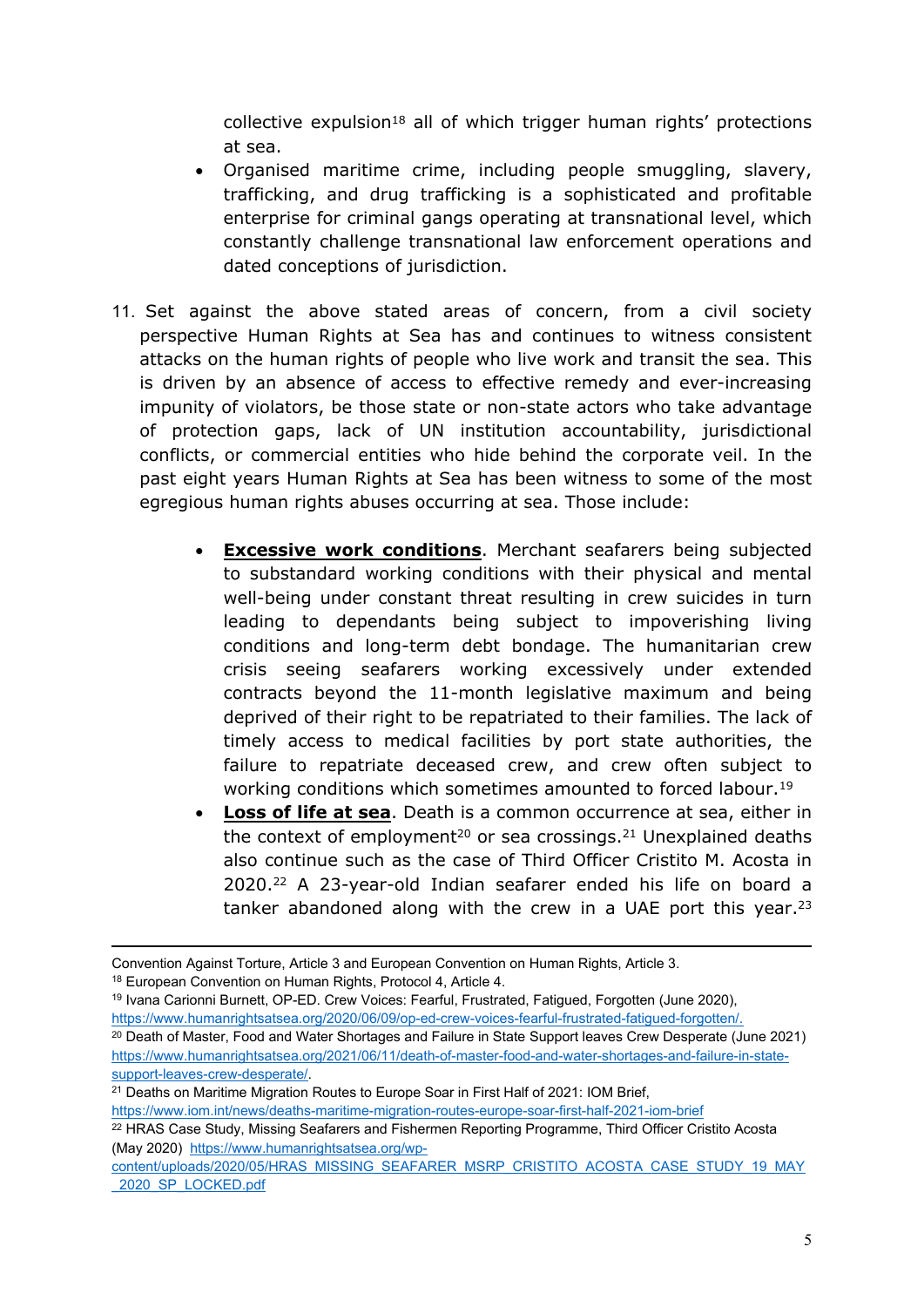The IOM has reported that deaths of migrants and refugees at sea have almost doubled in 2021.<sup>24</sup> Since 2014, a total number of 22,842 missing people have been recorded in the Mediterranean only.

- **Violent and sexual crimes**. Crimes committed on board cruise ships, including sexual assaults, are rarely investigated by competent authorities and, frequently occur in situations that are jurisdictionally confusing.<sup>25</sup> Many victims are denied justice in the wake of the abuse to which they have been subjected.<sup>26</sup>
- **Migrant and refugee abuses**. Maritime pushbacks of refugees and migrants in countries where they are subject to torture and inhumane treatment.<sup>27</sup>
- **Fisheries abuses**. There are an estimated 27 million fishers in the world, with many working on substandard working conditions often amounting to modern slavery.<sup>28</sup> This is before we review the egregious abuses endemic in the SE Asian coastal and distant water fishing fleets.<sup>29</sup>

# **Q. What should be the priorities for the UK Government regarding the future of UNCLOS and the international law of the sea? In what areas can or should the UK be a leader?**

12. **Prioritisation of common understanding and language.** The priorities of the UK government regarding the future of UNCLOS should be framed around addressing through policy and legislative developments the three challenges identified in paragraph 9. First, addressing the conceptual challenge on what 'human rights at sea' means, requires a shared understanding that human rights are wider than simply established labour

<sup>25</sup> Haines, 'From mare liberum to mare legitimum', Maritime Foundation, 28 October 2021, available at, <https://www.maritimefoundation.uk/publications/maritime-2021/from-mare-liberum-to-mare-legitimum/> Spanish court frees cruise rape suspect, Times UK (April 2019) [https://www.thetimes.co.uk/article/spanish-court-frees](https://www.thetimes.co.uk/article/spanish-court-frees-cruise-rape-suspect-pnldn8bm6)[cruise-rape-suspect-pnldn8bm6](https://www.thetimes.co.uk/article/spanish-court-frees-cruise-rape-suspect-pnldn8bm6)

<sup>&</sup>lt;sup>23</sup> Tragic seafarer suicide on asphalt tanker vessel off UAE coast (January 2021)

[https://www.humanrightsatsea.org/2021/01/30/updated-tragic-seafarer-suicide-on-asphalt-tanker-vessel-off-uae](https://www.humanrightsatsea.org/2021/01/30/updated-tragic-seafarer-suicide-on-asphalt-tanker-vessel-off-uae-coast/)[coast/](https://www.humanrightsatsea.org/2021/01/30/updated-tragic-seafarer-suicide-on-asphalt-tanker-vessel-off-uae-coast/) .

<sup>&</sup>lt;sup>24</sup> Deaths on Maritime Migration Routes to Europe Soar in First Half of 2021: IOM Brief,

<https://www.iom.int/news/deaths-maritime-migration-routes-europe-soar-first-half-2021-iom-brief>

<sup>&</sup>lt;sup>26</sup> Rape at Sea. Flag State Jurisdiction and the Search for Justice (April 2019)

<https://www.humanrightsatsea.org/2019/04/15/rape-at-sea-flag-state-jurisdiction-and-the-search-for-justice/> <sup>27</sup> Legal action before the ECtHR against Italy over its coordination of Libyan Coast Guard pull-backs resulting in migrant deaths and abuse (May 2018), [https://www.humanrightsatsea.org/2018/05/08/legal-action-before-the](https://www.humanrightsatsea.org/2018/05/08/legal-action-before-the-ecthr-against-italy-over-its-coordination-of-libyan-coast-guard-pull-backs-resulting-in-migrant-deaths-and-abuse/)[ecthr-against-italy-over-its-coordination-of-libyan-coast-guard-pull-backs-resulting-in-migrant-deaths-and-abuse/](https://www.humanrightsatsea.org/2018/05/08/legal-action-before-the-ecthr-against-italy-over-its-coordination-of-libyan-coast-guard-pull-backs-resulting-in-migrant-deaths-and-abuse/) <sup>28</sup> Report highlights important gaps in company efforts to address modern slavery in Pacific tuna fisheries (March 2021) [https://www.humanrightsatsea.org/2021/03/24/report-highlights-important-gaps-in-company-efforts-to](https://www.humanrightsatsea.org/2021/03/24/report-highlights-important-gaps-in-company-efforts-to-address-modern-slavery-in-pacific-tuna-fisheries/)[address-modern-slavery-in-pacific-tuna-fisheries/](https://www.humanrightsatsea.org/2021/03/24/report-highlights-important-gaps-in-company-efforts-to-address-modern-slavery-in-pacific-tuna-fisheries/) .

<sup>&</sup>lt;sup>29</sup> HRAS Baseline Study On the Awareness and Application of Human Rights in Taiwan's Fishing Industry, [https://www.humanrightsatsea.org/wp-](https://www.humanrightsatsea.org/wp-content/uploads/2020/06/HRAS_Baseline_Study_on_the_Awareness_and_Application_of_Human_Rights_in_-Taiwans_Fishing_Industry_October_2019_SP_LOCKED.pdf)

[content/uploads/2020/06/HRAS\\_Baseline\\_Study\\_on\\_the\\_Awareness\\_and\\_Application\\_of\\_Human\\_Rights\\_in\\_-](https://www.humanrightsatsea.org/wp-content/uploads/2020/06/HRAS_Baseline_Study_on_the_Awareness_and_Application_of_Human_Rights_in_-Taiwans_Fishing_Industry_October_2019_SP_LOCKED.pdf) [Taiwans\\_Fishing\\_Industry\\_October\\_2019\\_SP\\_LOCKED.pdf](https://www.humanrightsatsea.org/wp-content/uploads/2020/06/HRAS_Baseline_Study_on_the_Awareness_and_Application_of_Human_Rights_in_-Taiwans_Fishing_Industry_October_2019_SP_LOCKED.pdf)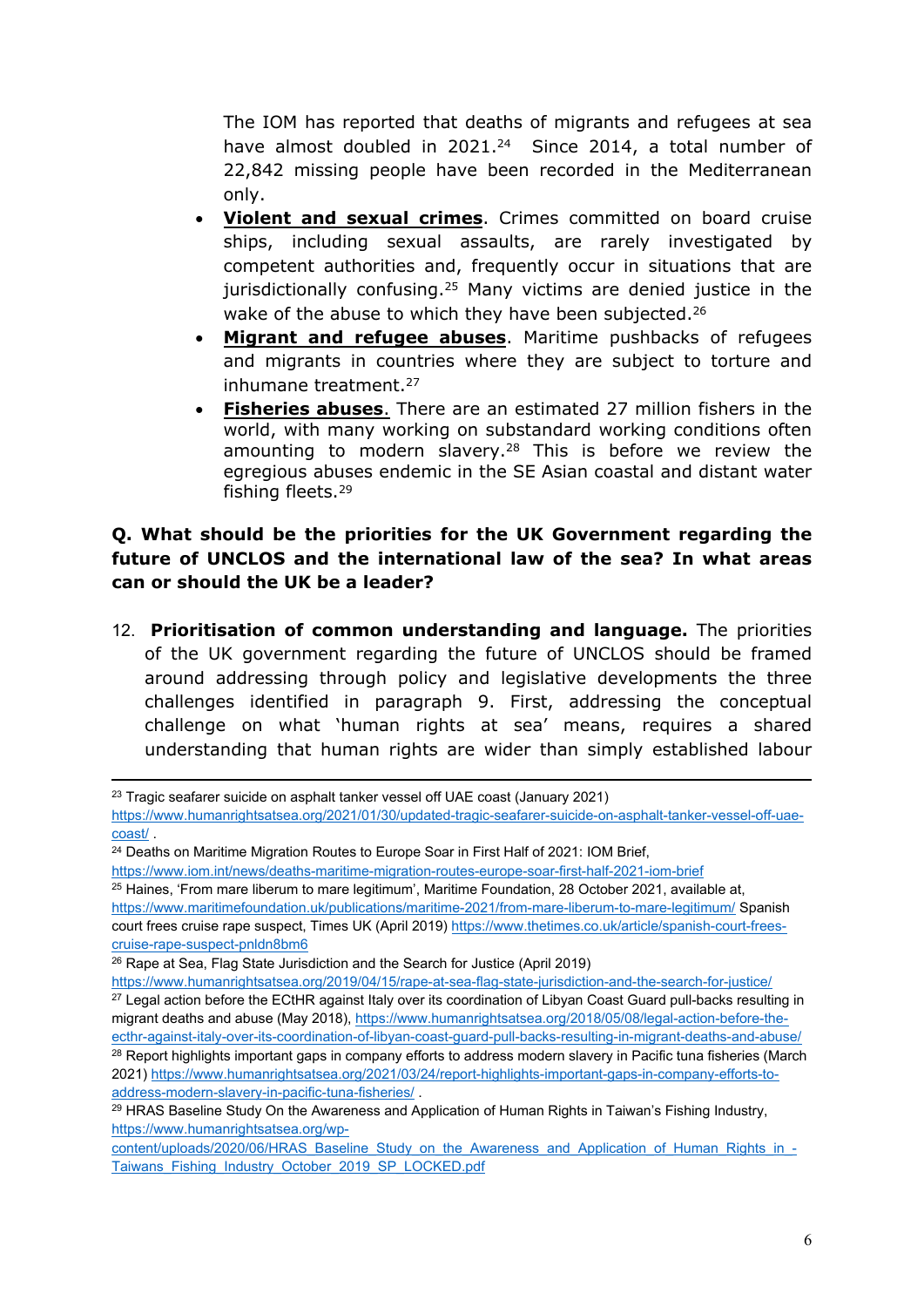rights and standards on board UK flagged vessels.<sup>30</sup> As demonstrated by the first Parliamentary debate on human rights at sea brought before the House of Lords, $31$  the UK government maintains a flawed perception that the protection of human rights at sea concerns only its labour obligations. Human rights abuses affect any person found at sea be it for employment, recreation, military, or migration purposes.<sup>32</sup>

- 13. **Legal and Policy development**. The legal challenges to be directly addressed are ones of effective implementation and compliance with human rights' obligations. The immediate focus relates to the need for a complementary and unified application of the various self-contained regimes concerning human rights at sea, including UNCLOS, human rights law, refugee law and labour law standards. The UK can be a global leader in championing this much-needed framework on human rights at sea by endorsing the *Geneva Declaration on Human Rights at Sea*. <sup>33</sup> The Declaration recalls existing legal obligations and provides guidance for coastal, flag and other states on how to protect, respect and ensure human rights at sea. **As soft law instrument, the Geneva Declaration can supplement UNCLOS and fill in the human rights at sea gap, without opening the Convention to re-negotiation.**
- 14. The second challenge would require a careful reconsideration of the exclusive jurisdiction of the flag states under UNCLOS in relation to duties of the flag state to cooperate with other states in the protection of human rights. Finally, a more stringent regulation for the open registries that would hold the flag state accountable for human rights abuses on board vessels flying its flag must be examined and implemented at IMO level.

# **Q. What enforcement mechanisms exist (or are needed) to pursue infringements of human rights law at sea?**

15. The mechanisms of monitoring compliance with human rights law provisions at sea are national, regional, and international with regional and international mechanisms to be complementary to national ones. Firstly, states must ensure that they enact appropriate domestic legislation where domestic courts have the necessary competence to recognise and address violations of human rights of individuals on board vessels, or at sea within their

<sup>30</sup> Galani, 'The First Parliamentary Debate on Human Rights at Sea: One Step Forward, Two Steps Back?' EJIL TALK! (July 2021) [https://www.ejiltalk.org/the-first-parliamentary-debate-on-human-rights-at-sea-one-step](https://www.ejiltalk.org/the-first-parliamentary-debate-on-human-rights-at-sea-one-step-forward-two-steps-back/)[forward-two-steps-back/.](https://www.ejiltalk.org/the-first-parliamentary-debate-on-human-rights-at-sea-one-step-forward-two-steps-back/)

<sup>31</sup> Hansard Parliament, Human Rights at Sea Volume 813: debated on Tuesday 22 June 2021 [https://hansard.parliament.uk/lords/2021-06-22/debates/0E1323AD-B307-4E2B-AD14-](https://hansard.parliament.uk/lords/2021-06-22/debates/0E1323AD-B307-4E2B-AD14-A3C13BA880A3/HumanRightsAtSea) [A3C13BA880A3/HumanRightsAtSea.](https://hansard.parliament.uk/lords/2021-06-22/debates/0E1323AD-B307-4E2B-AD14-A3C13BA880A3/HumanRightsAtSea)

<sup>32</sup> Galani, 'The First Parliamentary Debate on Human Rights at Sea: One Step Forward, Two Steps Back?' EJIL TALK! (July 2021) [https://www.ejiltalk.org/the-first-parliamentary-debate-on-human-rights-at-sea-one-step](https://www.ejiltalk.org/the-first-parliamentary-debate-on-human-rights-at-sea-one-step-forward-two-steps-back/)[forward-two-steps-back/](https://www.ejiltalk.org/the-first-parliamentary-debate-on-human-rights-at-sea-one-step-forward-two-steps-back/) .

<sup>&</sup>lt;sup>33</sup> Geneva Declaration on Human Rights at Sea [www.gdhras.com](http://www.gdhras.com/)